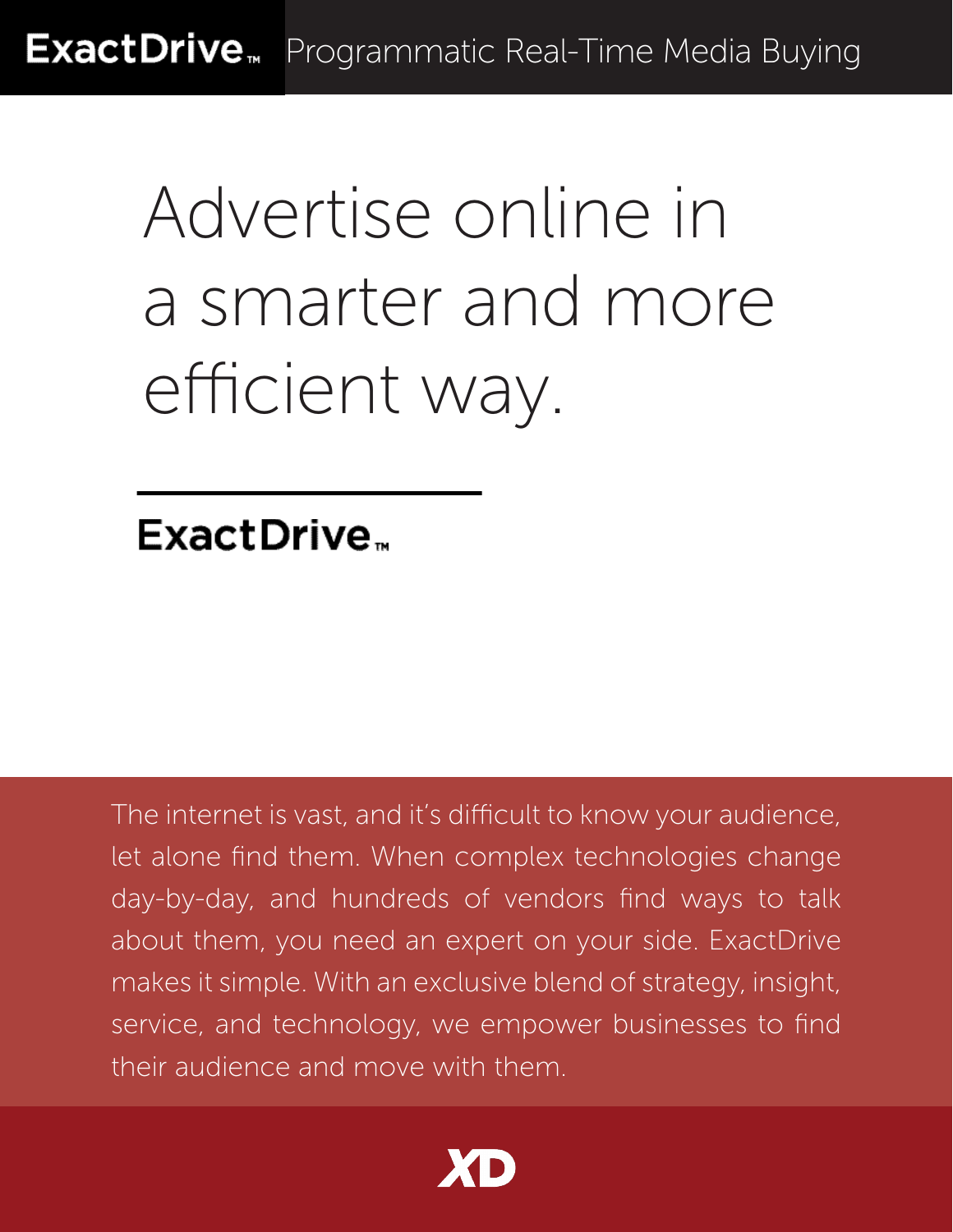# Digital Technology. Human Service.

Whether you want to raise awareness, incite action or open new channels, ExactDrive works behind the scene to deliver results so you can focus on operational imperatives. As a result, we become extensions to your daily ad operations and can be trusted with any digital media need because deep knowledge is always at hand.



#### Media Planning and Buying

Strategy Integration, Campaign Evaluation, Audience Targeting, and Metrics & Accountability. Using expert insight, we customize a plan that integrates with existing strategies and campaigns. We enable you to connect to rich data sources, drive ads to precisely targeted audiences, select key metrics to ensure accountability, and optimize your plan for a specific budget.



#### Campaign Management

Inventory Acquisition, Campaign Implementation, Creative Trafficking, and Monitoring & Optimization. We secure the best media placements, confirm your creative, and launch your campaign. With constantly updating performance reports, we can review results and optimize your campaign in a matter of minutes.



#### Reporting & Analysis

Performance Metrics, Placement, Engagement, and Analysis. Site, creative, and audience-level reports make it easy to track impressions, clicks, and conversions, as well as evaluate performance against ROI goals and other key metrics.

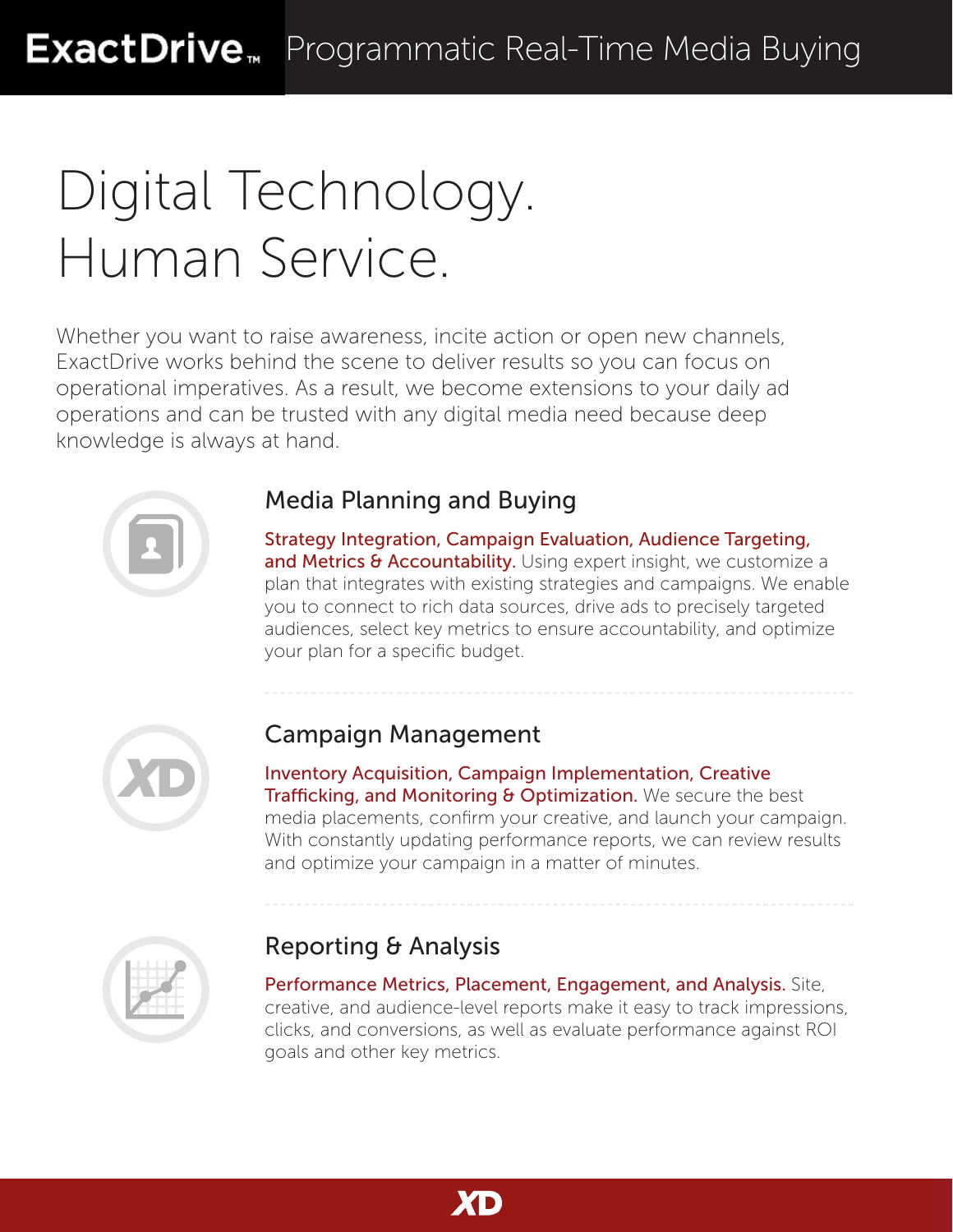# What is real-time bidding (RTB)?

Real-time bidding is a new and dynamic way to buy online media. Through an automated process, we can evaluate, bid on and purchase ad inventory on an impression-by-impression basis. With real-time bidding, we can drive meaningful one-to-one connections to consumers with greater scale and efficiency.



XD

10 milliseconds 20 milliseconds 30 milliseconds 40 milliseconds 50 milliseconds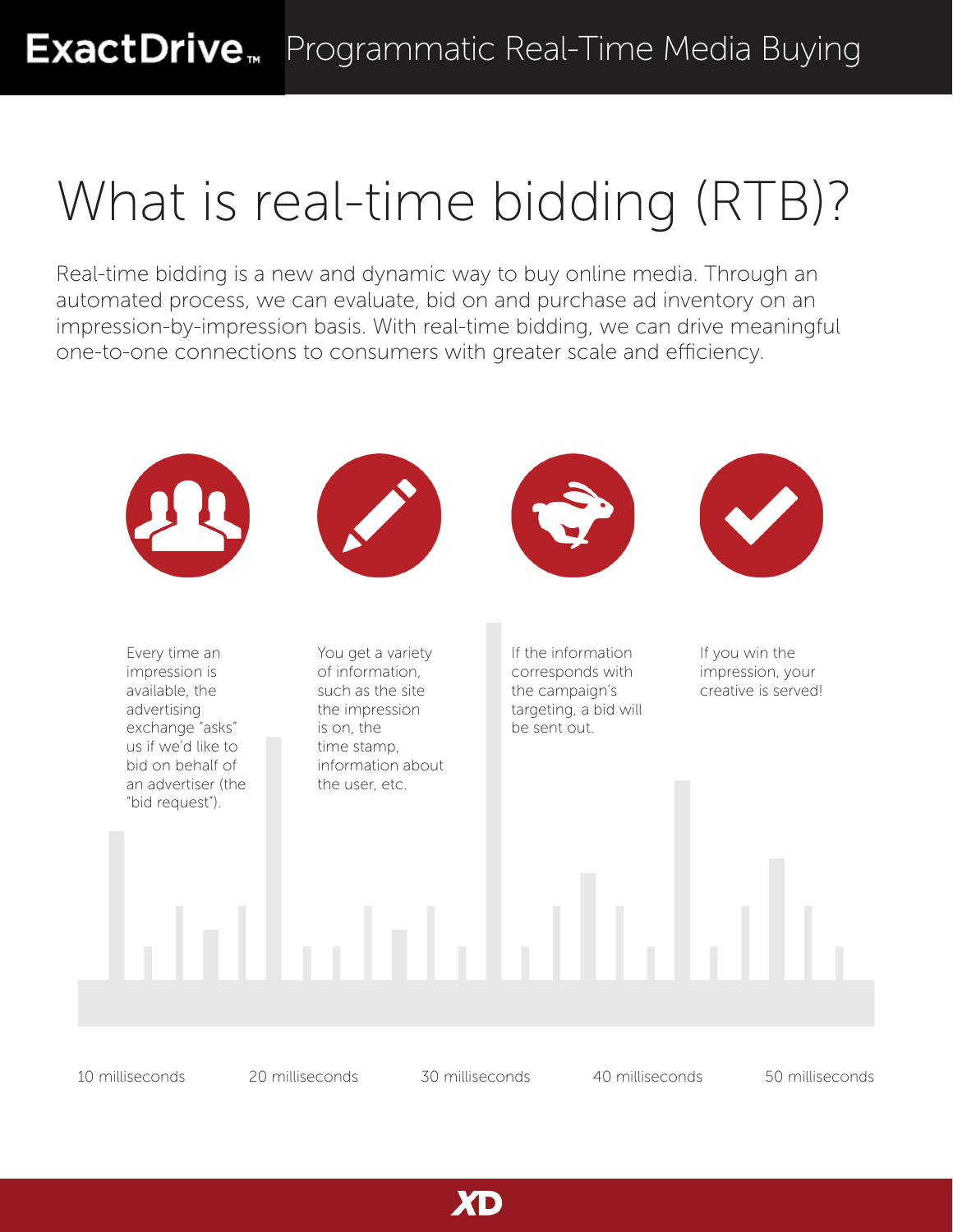

#### Pinpoint By Demographics & Geography

*Age, gender and income are the foundation of online advertising.*  Refine your approach using demographic targeting that places online banner advertising on sites your targets visit most often. Then customize geographically by country, state, city, DMA, ZIP code or congressional district.



#### Behavioral Targeting

*Increase click-throughs.* Select prospects based on what they actually do online. This technique delivers display ads to audiences who are actively seeking your offerings or have a history of visiting websites of a similar content or topic to your product or service.

#### Categorical Targeting

*Capture attention.* Category targeting places display ads on sites that are categorically relevant to your industry and customers' interests. Examples include entertainment, technology, health and travel.



#### Retargeting

*Personalized Advertising.* Retargeting drives proven prospects back to your site. It precisely targets users who visit your site, spend time on a specific part of your site, or view/click your banner ads on another site.



#### Contextual Retargeting

*Target by keyword.* Search retargeting targets user audiences based on previous keyword searches they conducted on search engines such as Google, Yahoo & Bing. This strategy provides a great one-two punch by aligning your search engine marketing (SEM) and display advertising.



#### Mobile Advertising

*Extend your reach.* Reach your target audience, regardless what device they are on by incorporating a mobile advertising strategy. Target users by behavior, content or even by a specific mobile device.

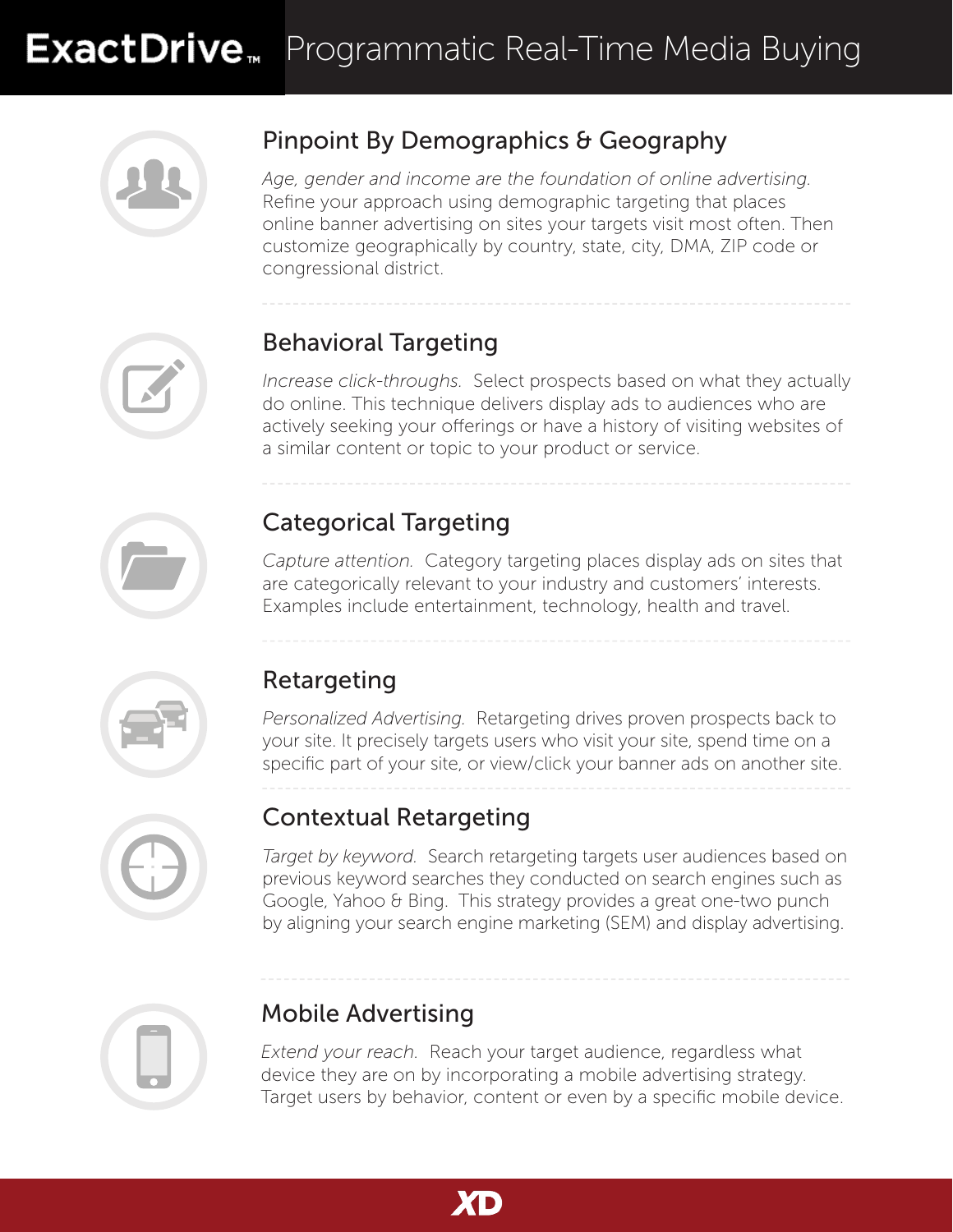

### CTV Advertising

*Reach today's engaged audiences on any type of TV screen that can stream digital video..* CTV is available on numerous sports, news, history, outdoor channels and more through various publisher channels.



#### Video Advertising

*Increase Engagement through High Impact Video Advertising.*  Capture the attention of your target audience through high-impact video advertising. Reach your target audience with in-banner video advertising or leverage our PreRoll video capabilities, which has grown into one of the most effective video advertising strategies.



#### Digital Out-of-Home Advertising

*Increase Awareness with Outdoor Media Experiences* Bring your advertisements to life for targeted audiences on-the-go through digital billboards, elevators, bus stops, etc. DOOH focuses on geofencing, tracking, personalizing, and attribution.



#### Audio Advertising

*Reach streamed audio content including Spotify, SoundCloud, and ESPN.* By adding programmatic audio advertising into your marketing campaigns you'll be tapping in to today's key trends and reaching out to your target audience more effectively than ever before. Great for targeting on-the-go consumers!z



#### Native Advertising

*Promote your content.* Native ads match the function and form of the platform on which it appears. They seek to provide content in the context of the user's experience. For example, a sponsored Tweet on Twitter, a suggested post on Facebook or one of those full-page ads between Flipboard pages.

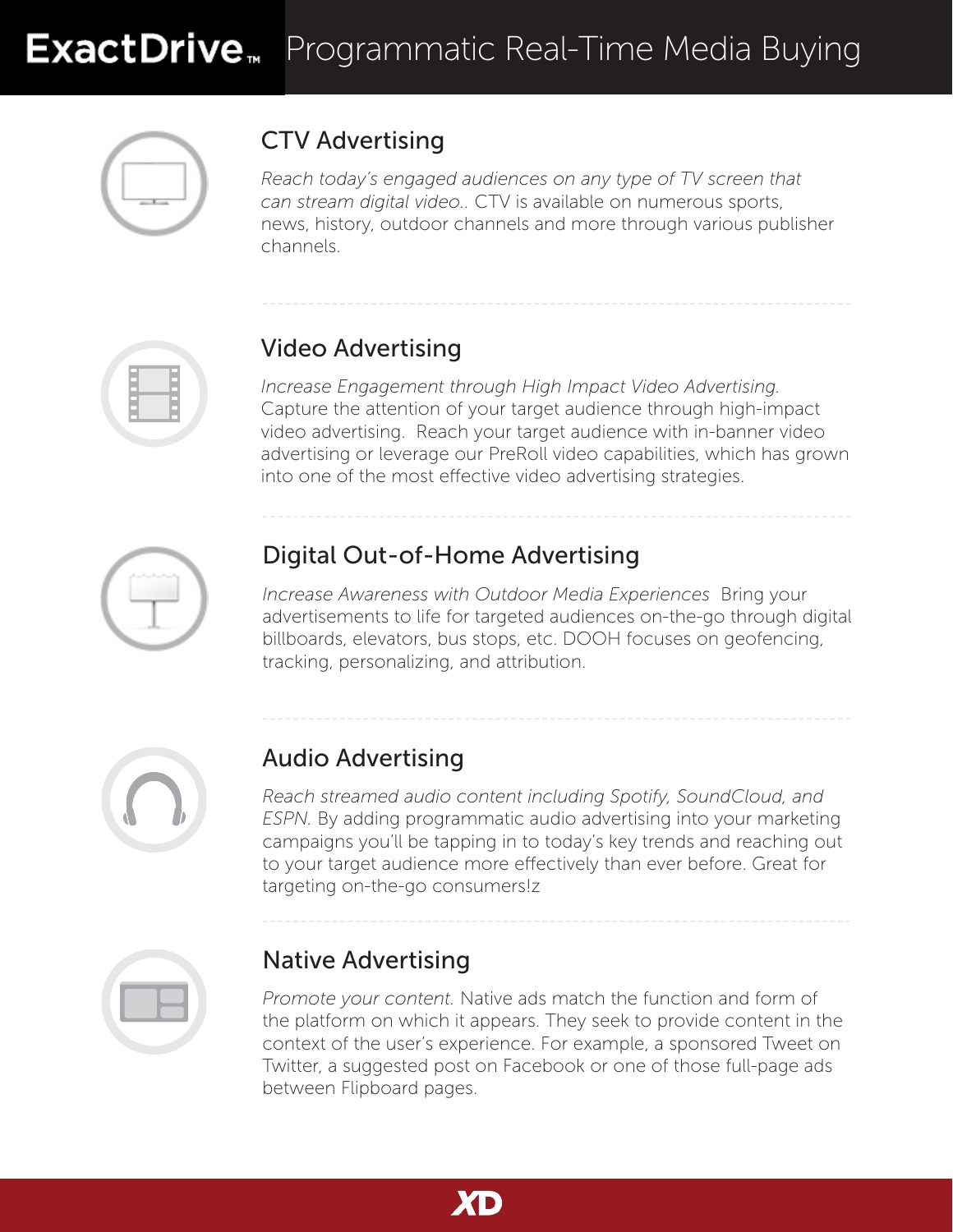## ExactDrive<sub>™</sub> Programmatic Real-Time Media Buying

# Reporting Capabilities

| Analytics Report                                                                                                                                                                                                                                                                                                                                                                                                                                                                                                                                                                                                                                                     | Buyer Geo Report                                                                                                                                                                                                                                                                                                                                                                                                                                                                                                                                                                                                                                                                                                                                                                                                      |
|----------------------------------------------------------------------------------------------------------------------------------------------------------------------------------------------------------------------------------------------------------------------------------------------------------------------------------------------------------------------------------------------------------------------------------------------------------------------------------------------------------------------------------------------------------------------------------------------------------------------------------------------------------------------|-----------------------------------------------------------------------------------------------------------------------------------------------------------------------------------------------------------------------------------------------------------------------------------------------------------------------------------------------------------------------------------------------------------------------------------------------------------------------------------------------------------------------------------------------------------------------------------------------------------------------------------------------------------------------------------------------------------------------------------------------------------------------------------------------------------------------|
| Range<br>Custom to lifetime<br><b>Dimension</b><br><b>Metrics</b><br><b>Insertion Order</b><br><b>Interval</b><br>Hourly, daily, monthly, cumulative<br>Impressions<br>Line Item<br><b>Clicks</b><br><b>CTR</b><br>Campaign<br>Creative<br>Spend<br>Seller<br>Conversions<br>Publisher<br>eCPM<br>eCPC<br>Media Type<br>Placement<br>eCPA<br>Viewability<br>Impressions<br><b>Viewability Rate</b>                                                                                                                                                                                                                                                                   | <b>Metrics</b><br><b>Dimensions</b><br>Last 45 days<br>Range<br>Impressions<br>Day<br>hourly to cumulative<br><b>Interval</b><br>Clicks<br>City<br><b>CTR</b><br>Country<br><b>Total Conversion</b><br><b>DMA</b><br><b>Conversion Rate</b><br>Postal Code<br>Post View<br>Region<br>Conversions<br>Advertiser<br>Post Click<br>Buying<br>Conversions<br>Currency<br><b>Booked Revenue</b><br>Line Item<br>Cost<br>Campaign<br><b>CPM</b><br><b>Insertion Order</b><br>Profit                                                                                                                                                                                                                                                                                                                                         |
| Device Report                                                                                                                                                                                                                                                                                                                                                                                                                                                                                                                                                                                                                                                        | Site Domain Report                                                                                                                                                                                                                                                                                                                                                                                                                                                                                                                                                                                                                                                                                                                                                                                                    |
| Range<br>Last 30 days<br>Metrics<br><b>Dimensions</b><br>Interval<br>Daily, Monthly, Cumulative<br>Advertiser<br>Device Type<br>Impressions<br><b>Buying Currency</b><br>Clicks<br><b>Connection Type</b><br><b>Selling Currency</b><br><b>Device Make</b><br><b>CTR</b><br>Conversions<br>Publisher<br><b>Device Model</b><br>Line Item<br><b>Operating System Family</b><br>Revenue<br>Cost<br>Campaign<br><b>Operating System</b><br>CPM<br>Media Type<br><b>Browser</b><br>Deal ID<br>Profit<br>Size<br><b>Insertion Order</b><br><b>Bid Type</b><br><b>Impression Type</b><br>Buyer<br>Payment Rule<br>Country<br>Revenue Type<br>Seller Member<br>Payment Type | <b>Metrics</b><br>Range<br>Last 180 days<br><b>Dimensions</b><br>Impressions<br>Site Domain<br>Interval<br>Hourly, daily, monthly, cumulative<br>Clicks<br><b>Mobile Application</b><br><b>CTR</b><br>Line Item<br>Spend<br>Campaign<br>Creative<br>Conversions<br><b>Post Click Conversions</b><br>Gender<br><b>Post View Conversions</b><br><b>Fold Position</b><br>eCPM<br><b>Supply Type</b><br>eCPC<br><b>Operating System</b><br>eCPA<br>Age<br><b>Viewability Impressions</b><br><b>Top Level Category</b><br><b>Viewability Rate</b><br><b>Second Level Category</b>                                                                                                                                                                                                                                          |
| Carrier Report                                                                                                                                                                                                                                                                                                                                                                                                                                                                                                                                                                                                                                                       | Video Analytics Report                                                                                                                                                                                                                                                                                                                                                                                                                                                                                                                                                                                                                                                                                                                                                                                                |
| Last 30 days<br><b>Dimensions</b><br>Range<br><b>Metrics</b><br>Advertiser<br>Revenue Type<br>Interval<br>Daily, Monthly, Cumulative<br>Impressions<br>Payment Type<br>Clicks<br>Publisher<br>Device Type<br>CTR<br>Line Item<br>Connection<br>Conversions<br>Campaign<br>Type<br>Revenue<br>Media Type<br>Carrier<br>Cost<br>Size<br><b>Insertion Order</b><br><b>CPM</b><br><b>Bid Type</b><br>Buyer<br>Profit<br>Impression<br>Type<br>Country<br><b>Payment Rule</b><br>Seller Member                                                                                                                                                                            | Custom to lifetime<br><b>Metrics</b><br>Range<br><b>Dimensions</b><br>Hourly, daily, monthly,<br><b>Starts</b><br>Impressions<br>Site Domain<br>Interval<br>cumulative<br>Clicks<br>Skip Rate<br><b>Mobile Application</b><br><b>CTR</b><br><b>Start Rate</b><br>Line Item<br>Spend<br>25% Complete<br>Campaign<br>Conversions<br>50% Complete<br>Creative<br>Post Click<br><b>Supply Type</b><br>75% Complete<br>Conversions<br>Video Context<br>Post View<br>Video Playback<br>100% Complete<br>Conversions<br>Method<br>Completion<br>Video Player Size<br>eCPM<br>Rate<br><b>Creative Frequency</b><br>eCPC<br>Errors<br><b>Creative Recency</b><br>eCPA<br><b>Ad Responses</b><br>Viewability<br>Companion Ad<br>Impressions<br>Clicks<br><b>Companion Ad</b><br><b>Viewability Rate</b><br>Impressions<br>Skips |
| Viewability Report                                                                                                                                                                                                                                                                                                                                                                                                                                                                                                                                                                                                                                                   | Audio Report                                                                                                                                                                                                                                                                                                                                                                                                                                                                                                                                                                                                                                                                                                                                                                                                          |
| Last 365 Days<br>Range<br><b>Metrics</b><br><b>Dimensions</b><br>daily, monthly, cumulative<br><b>Interval</b><br>Non Viewable Distribution<br>Line Item<br><b>Undetermined Distribution</b><br>Campaign<br>Viewable Distribution<br>Creative<br>Viewable Impressions<br>Publisher<br>View-Measured<br>Seller<br>Impressions<br>Member<br><b>Viewability Rate</b>                                                                                                                                                                                                                                                                                                    | <b>Metrics</b><br><b>Dimensions</b><br>Range<br>Last 365 Days<br>100%<br>hourly, daily, monthly,<br>Site Domain<br>Complete<br>Interval<br>cumulative<br>Impressions<br>Mobile application<br>Clicks<br>Skips<br>Publisher<br><b>CTR</b><br><b>Starts</b><br>Placement<br>Spend<br><b>Skip Rate</b><br>Line Item<br>Conversions<br><b>Start Rate</b><br>Campaign<br>Conversion<br>Creative<br>Rate<br>Errors<br><b>Creative Duration</b><br>25% Complete<br><b>Audio Fill</b><br>Creative<br>50% Complete<br>Ad Responses<br>Frequency<br>75% Complete<br><b>Creative Recency</b><br>Media Subtype<br><b>Supply Type</b>                                                                                                                                                                                              |